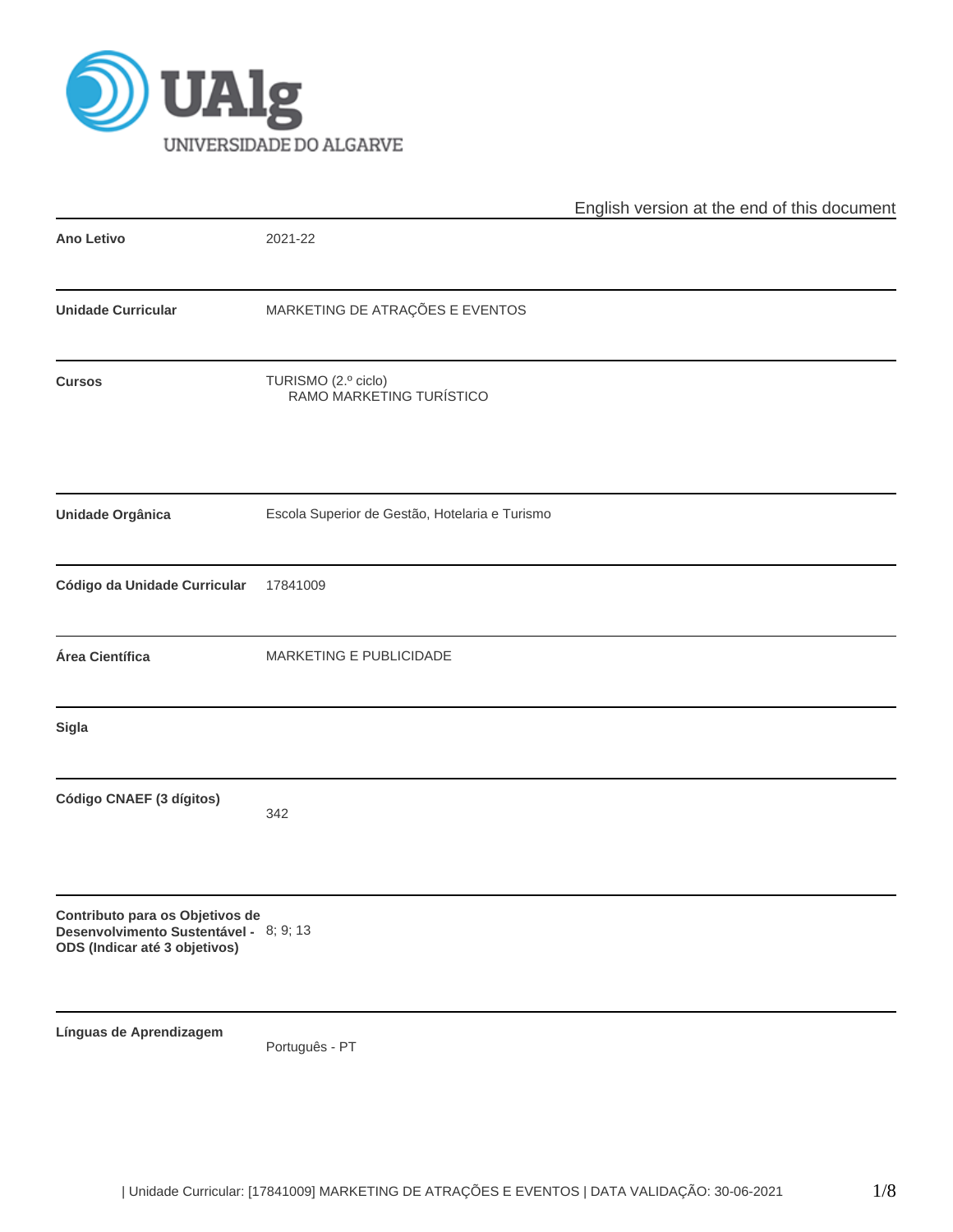

**Modalidade de ensino**

Presencial (e/ou à distância)

**Docente Responsável Magda Maria Vieira Fernandes Wikesjo** 

| <b>I DOCENTE</b>                     | <b>TIPO DE AULA</b> | <b>TURMAS</b>         | <b>TOTAL HORAS DE CONTACTO (*)</b> |  |  |
|--------------------------------------|---------------------|-----------------------|------------------------------------|--|--|
| Magda Maria Vieira Fernandes Wikesjo | סד ּידר             | $TD4 \cdot \bigcap 4$ | 30TP: 5OT                          |  |  |

\* Para turmas lecionadas conjuntamente, apenas é contabilizada a carga horária de uma delas.

| <b>ANO</b> | <b>PERIODO DE FUNCIONAMENTO*</b> | <b>HORAS DE CONTACTO</b> | <b>HORAS TOTAIS DE TRABALHO</b> | <b>ECTS</b> |
|------------|----------------------------------|--------------------------|---------------------------------|-------------|
| $-40$      | r o<br>ےت                        | 30TP: 5OT                | 140                             |             |

\* A-Anual;S-Semestral;Q-Quadrimestral;T-Trimestral

# **Precedências**

Sem precedências

#### **Conhecimentos Prévios recomendados**

N/A

#### **Objetivos de aprendizagem (conhecimentos, aptidões e competências)**

Objetivo central: proporcionar aos mestrandos um enquadramento teórico a partir do qual deverão ser capazes de desenvolver projetos de dinamização de atrações e de eventos numa ótica de marketing na área do turismo.

Após frequência e aprovação na unidade curricular pretende-se que os estudantes sejam capazes de 1) tomar decisões orientadas para a fixação de objetivos, concetualização e implementação de estratégias de marketing; 2) tomar decisões orientadas para a fixação de objetivos, concetualização e implementação de estratégias de marketing que garantam o sucesso na dinamização de eventos em contexto turístico; 3) estimular o intercâmbio de ideias e de pontos de vista; 4) desenvolver competências no âmbito da análise crítica, criatividade, comunicação oral e escrita e interatividade.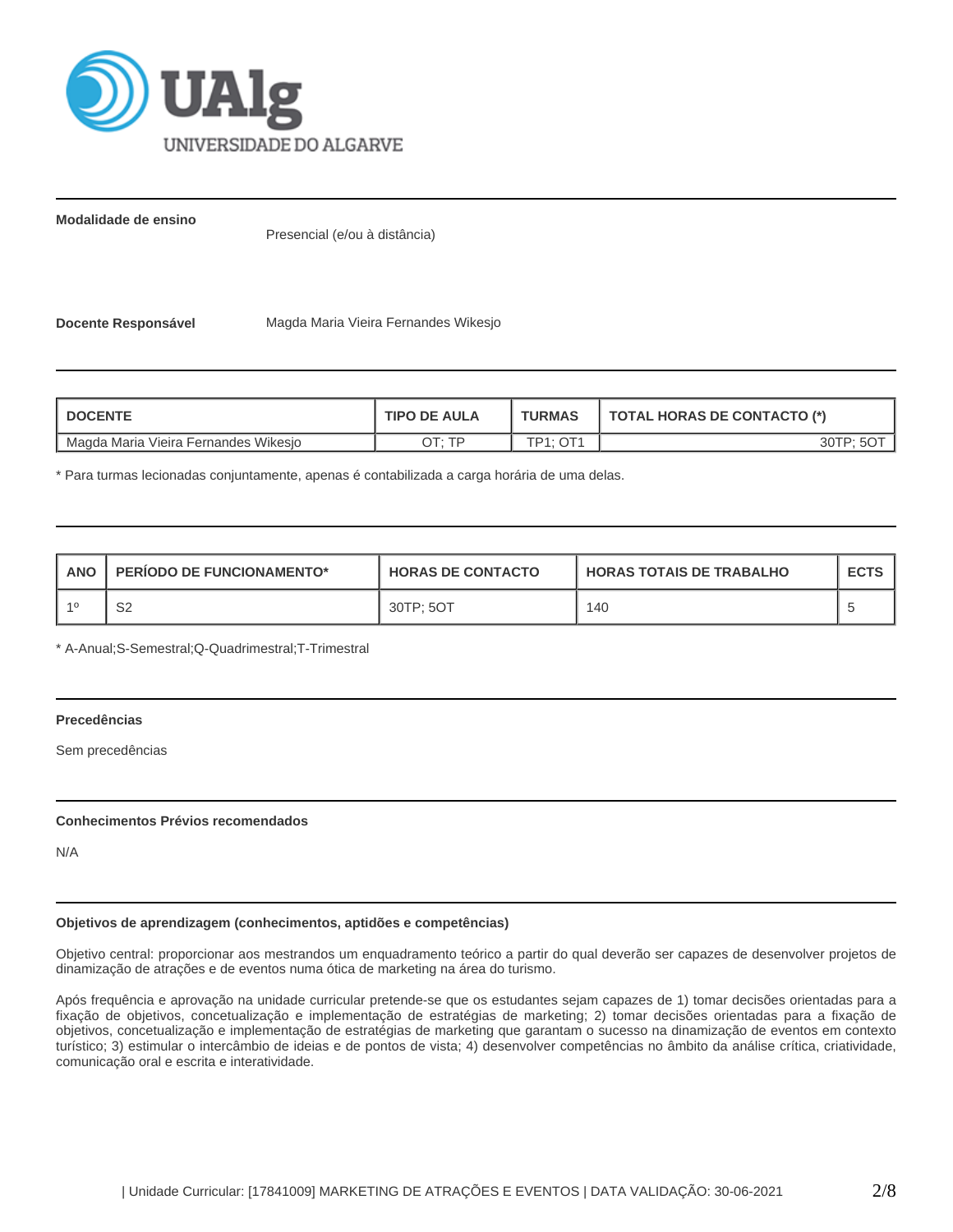

**Conteúdos programáticos**

I- Marketing de atrações

II- Marketing de eventos

III- Eventourism

IV- O legado dos eventos

V- Estudos de caso

#### **Metodologias de ensino (avaliação incluída)**

Avaliação da UC:

- Avaliação da Componente de Avaliação por Frequência: 100% Trabalho escrito individual.

- Dispensa de exame: CAF >= 10 valores

- Para os alunos que não optem pela realização do trabalho, a prova individual escrita terá uma ponderação de 100%

- O estudante tem de cumprir com o dever de assiduidade, não podendo faltar a mais do que 25% das horas de contacto previstas.

- Na época de exame de época normal, de recurso, especial de conclusão de curso ou melhoria de classificação, o resultado do exame corresponde a 100% da nota da UC.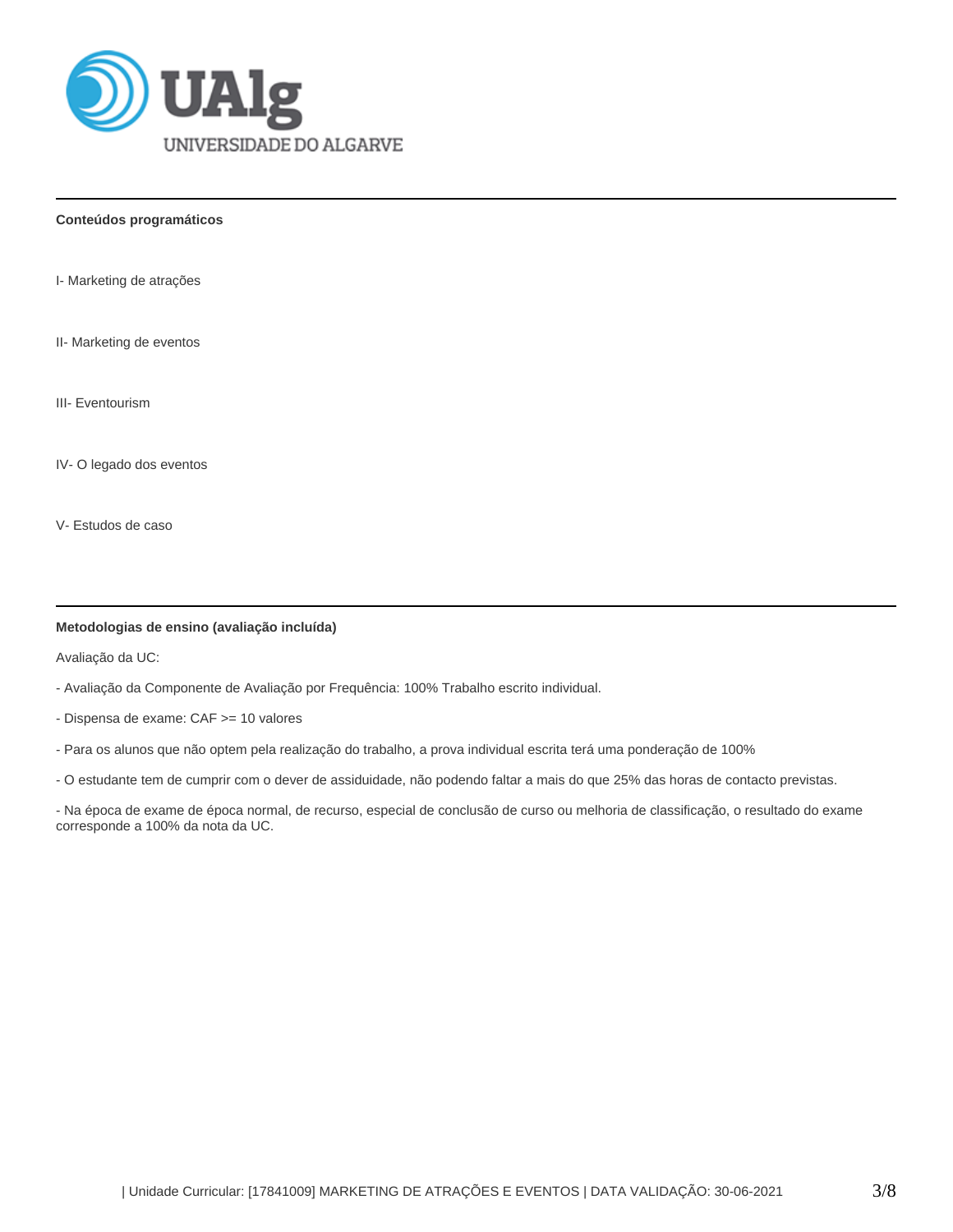

### **Bibliografia principal**

Getz, D. (2008) Progress in Tourism Management Event tourism: Definition, evolution, and research. Tourism Management. 29: 403-428.

Getz, D., Page, S.J. (2019) Event studies: theory, research and policy for planned events. New York: Routledge.

Leask, A. (2010) Progress in visitor attraction research: Towards more effective management. Tourism Management. 31: 155-166.

Lundberg, C., Ziakas, V. (Ed) (2019) The Routledge Handbook of Popular Culture and Tourism. New York: Routledge.

Mendes, J., Guerreiro, M. and P. Valle (2013) Events and Tourism Destination Image, Saarbrücken, Germany, Lambert Academic Publishing.

Richards, G. (2002). Tourism Attraction Systems : Exploring Cultural Behavior. Annals of Tourism Research . 29 (4): 1048-1064.

Smith, M., Richards, G. (2013) The Routledge Handbook of Cultural Tourism. NY: Routledge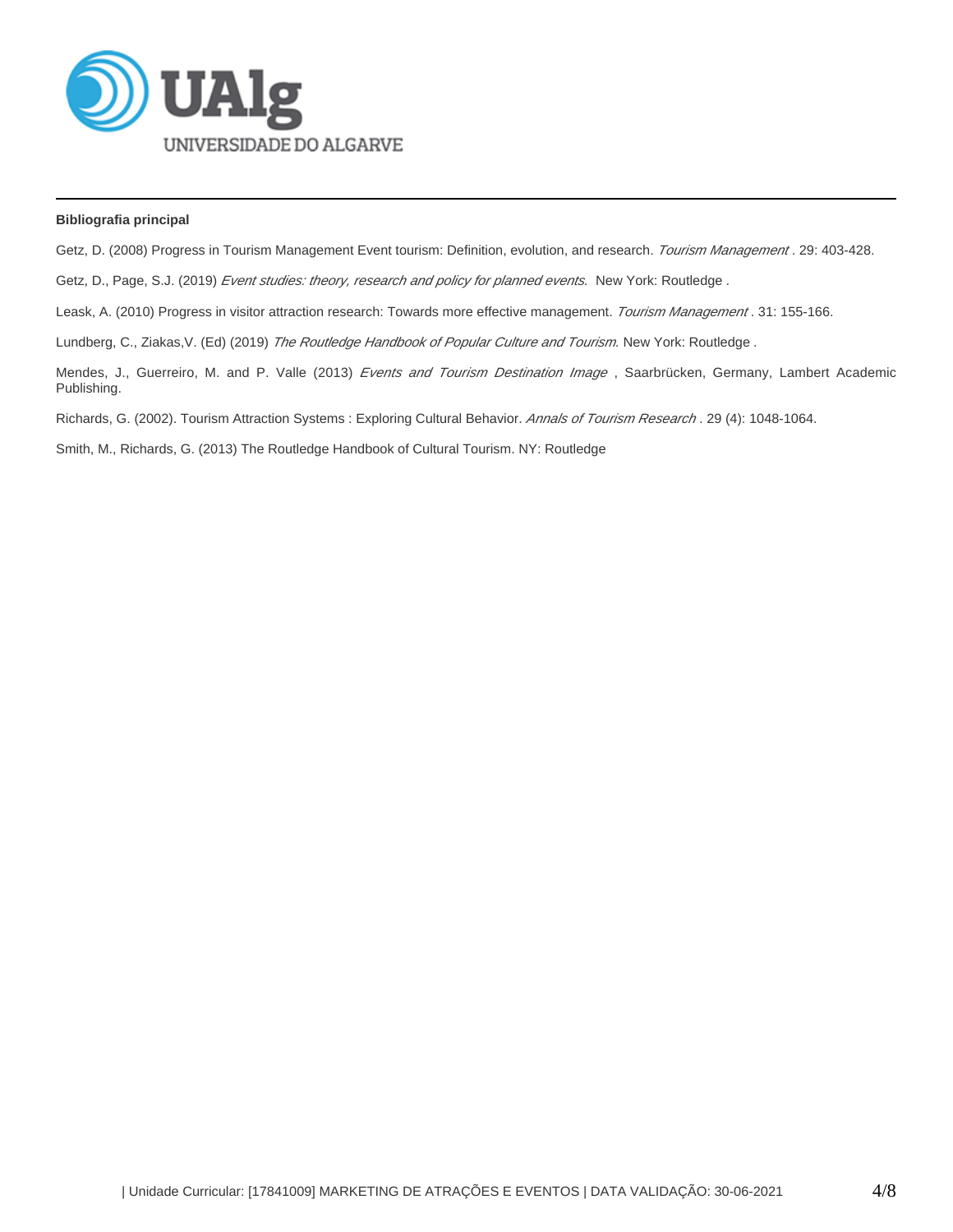

| <b>Academic Year</b>                                                                                   | 2021-22                                                   |
|--------------------------------------------------------------------------------------------------------|-----------------------------------------------------------|
| <b>Course unit</b>                                                                                     | MARKETING OF ATTRACTIONS AND EVENTS                       |
| <b>Courses</b>                                                                                         | <b>TOURISM</b><br>BRANCH TOURISTIC MANAGEMENT             |
| <b>Faculty / School</b>                                                                                | SCHOOL OF MANAGEMENT, HOSPITALITY AND TOURISM             |
| <b>Main Scientific Area</b>                                                                            |                                                           |
| Acronym                                                                                                |                                                           |
| <b>CNAEF code (3 digits)</b>                                                                           | 342                                                       |
| <b>Contribution to Sustainable</b><br><b>Development Goals - SGD</b><br>(Designate up to 3 objectives) | 8; 9; 13                                                  |
| <b>Language of instruction</b>                                                                         | Portuguese - PT                                           |
| <b>Teaching/Learning modality</b>                                                                      | Face-to-face in-class sessions (and/or distance learning) |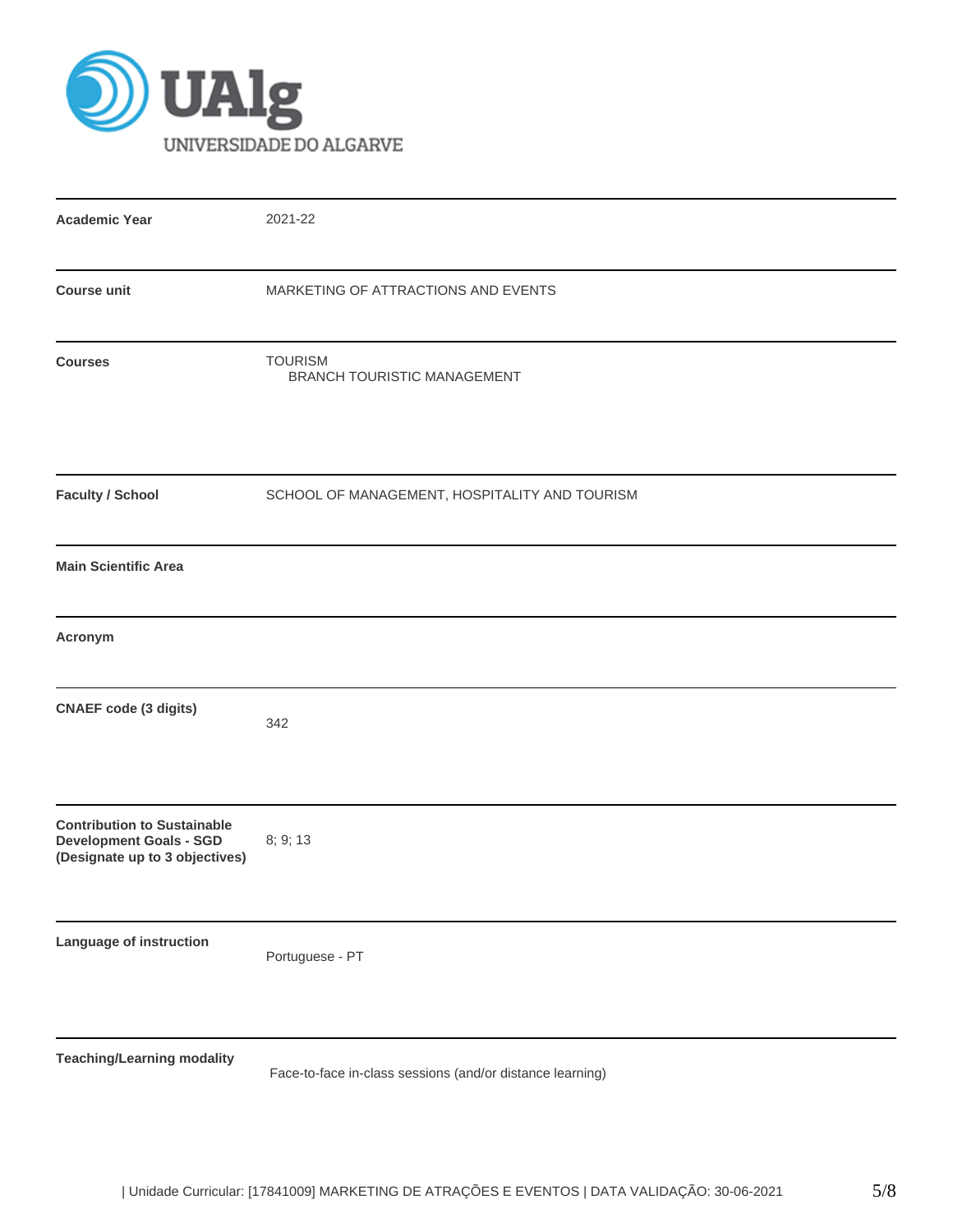

**Coordinating teacher** Magda Maria Vieira Fernandes Wikesjo

| <b>Teaching staff</b>                |        | <b>Classes</b>   | Hours (*) |  |
|--------------------------------------|--------|------------------|-----------|--|
| Magda Maria Vieira Fernandes Wikesjo | חד ידר | $TP1:$ $\cap$ T1 |           |  |

\* For classes taught jointly, it is only accounted the workload of one.

| Cont |    | TD. |    | <u>те</u> |    |   |      | otal      |
|------|----|-----|----|-----------|----|---|------|-----------|
|      | IC |     | ΠС | IЮ<br>I   | ШC | ⋯ | -lic | $\Lambda$ |

T - Theoretical; TP - Theoretical and practical ; PL - Practical and laboratorial; TC - Field Work; S - Seminar; E - Training; OT - Tutorial; O - Other

#### **Pre-requisites**

no pre-requisites

## **Prior knowledge and skills**

N/A

#### **The students intended learning outcomes (knowledge, skills and competences)**

The central objective of Marketing of attractions and events is to provide a theoretical framework from which the students shall be able to develop projects to promote attractions and events in the scope of marketing for tourism.

At the end of the curricular unit the students are expected to be able to:

1) Make decisions aimed at setting goals, conceptualizing and implementing marketing strategies to ensure success in promoting attractions in the tourism context;

2) Make decisions aimed at setting goals, conceptualizing and implementing marketing strategies that ensure success in promoting events in the tourism context;

3) Stimulate the exchange of ideas and views on experiences in the area of attractions and events in tourist destinations;

4) Develop skills in critical analysis, creativity, oral and written communication and interactivity.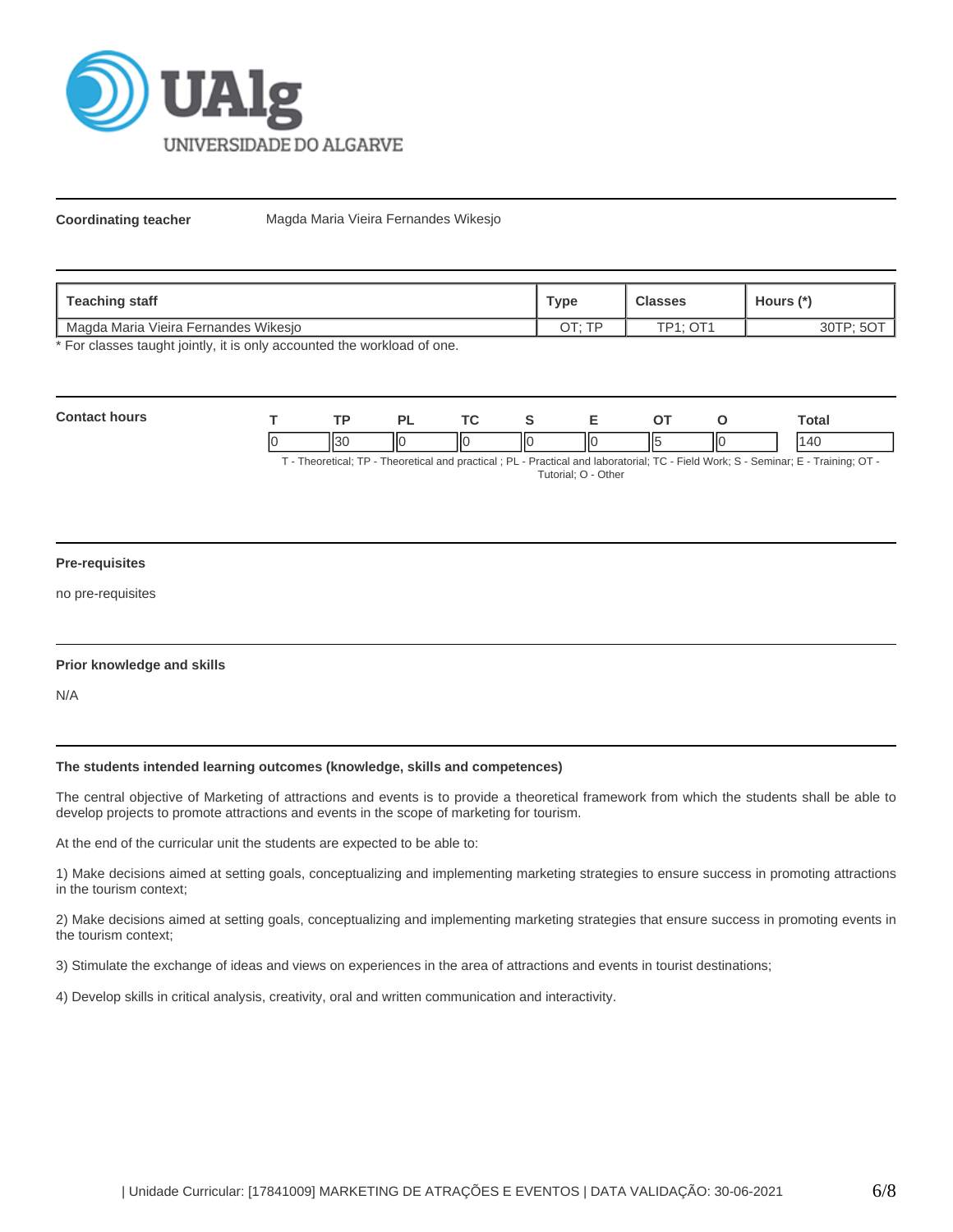

## **Syllabus**

I - Marketing of Visitor Attractions

II- Marketing of Events

III- Eventourism

IV- Events¿ Legacy

V - Case studies

# **Teaching methodologies (including evaluation)**

CU evaluation:

- Frequency Assessment Component (FAC): Individual written work 100%.
- Exemption from examination: FAC > = 10 points
- The student must comply with the duty of assiduity, and cannot miss more than 25% of the hours of contact provided.

- At the time of the normal-season exam, of the appeal period, of the special course completion or classification improvement, the exam result corresponds to 100% of the UC grade.

- For students who choose not to do the work, the individual written test will have a weighting of 100%.